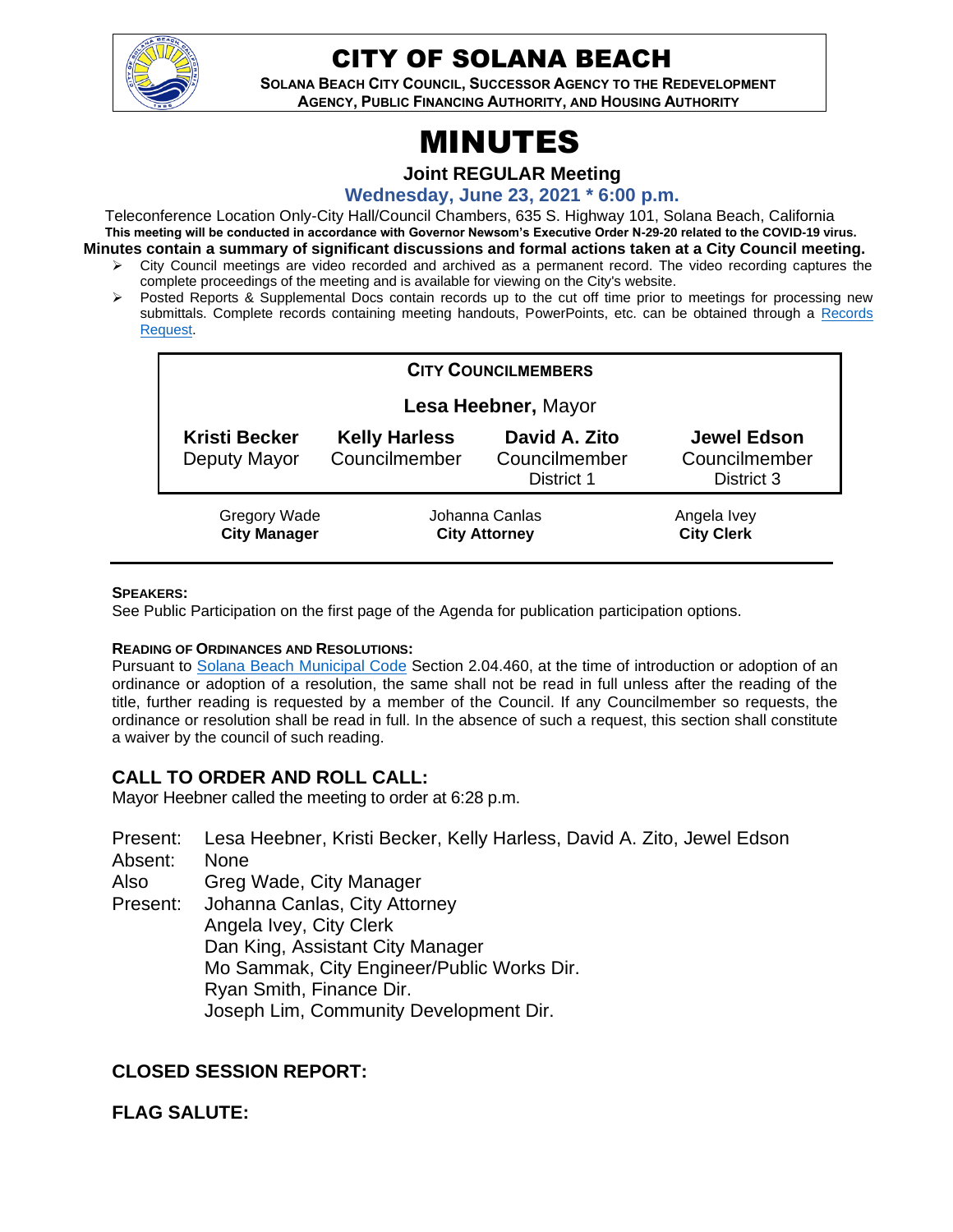## **PROCLAMATIONS/CERTIFICATES:** *Ceremonial*

Pride Month Mayor Heebner presented a proclamation for LGBTQ+ Pride Month.

## **APPROVAL OF AGENDA:**

**Motion:** Moved by Deputy Mayor Becker and second by Councilmember Edson to approve. **Approved 5/0:** Ayes: Heebner, Becker, Harless, Zito, Edson. Noes: None. Motion carried unanimously.

#### **ORAL COMMUNICATIONS:**

*Note to Public: Refer to Public Participation for information on how to submit public comment.*  This portion of the agenda provides an opportunity for members of the public to address the City Council on items relating to City business and not appearing on today's agenda by having submitted written comments for the record to be filed with the record or by registering to join the virtual meeting online to speak live, per the Public Participation instructions on the Agenda.

Comments relating to items on this evening's agenda are taken at the time the items are heard. Pursuant to the Brown Act, no action shall be taken by the City Council on public comment items. Council may refer items to the City Manager for placement on a future agenda. The maximum time allotted for each speaker is THREE MINUTES (SBMC 2.04.190).

Mary Yang spoke about the California wildfires, low water reservoirs, high weather temperatures, and asked that the City opt up to the green impact CEA's 100% renewable energy content for the benefit of the City and the San Elijo JPA.

## **COUNCIL COMMUNITY ANNOUNCEMENTS / COMMENTARY:**

*An opportunity for City Council to make brief announcements or report on their activities. These items are not agendized for official City business with no action or substantive discussion.* 

## **A. CONSENT CALENDAR:** (Action Items) (A.1. - A.9.)

*Note to Public: Refer to Public Participation for information on how to submit public comment.*  Items listed on the Consent Calendar are to be acted in a single action of the City Council unless pulled for discussion.

Any member of the public may address the City Council on an item of concern by submitting written correspondence for the record to be filed with the record or by registering to join the virtual meeting online to speak live, per the Public Participation instructions on the Agenda. The maximum time allotted for each speaker is THREE MINUTES (SBMC 2.04.190).

Those items removed from the Consent Calendar by a member of the Council will be trailed to the end of the agenda, while Consent Calendar items removed by the public will be discussed immediately after approval of the Consent Calendar.

## **A.1. Register Of Demands.** (File 0300-30)

Recommendation: That the City Council

1. Ratify the list of demands for May 22, 2021 – June 04, 2021.

## [Item A.1. Report \(click here\)](https://solanabeach.govoffice3.com/vertical/Sites/%7B840804C2-F869-4904-9AE3-720581350CE7%7D/uploads/Item_A.1._Report_(click_here)_06-23-21_O.pdf)

**Motion:** Moved by Councilmember Zito and second by Deputy Mayor Becker to approve. **Approved 5/0:** Ayes: Heebner, Becker, Harless, Zito, Edson. Noes: None. Motion carried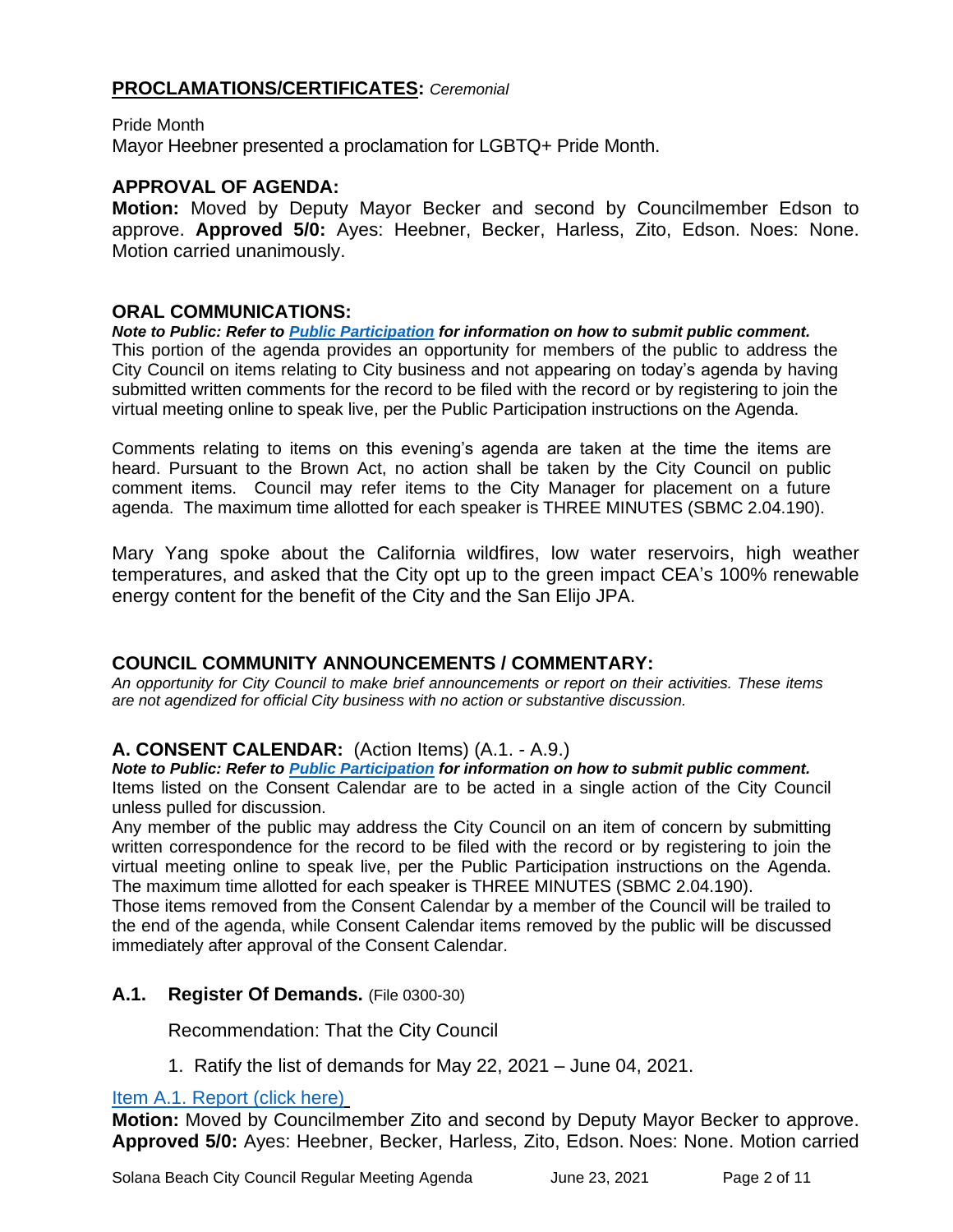unanimously.

## **A.2. General Fund Budget Adjustments for Fiscal Year (FY) 2020/21.** (File 0330-30)

Recommendation: That the City Council

1. Receive the report listing changes made to the FY 2020-2021 General Fund Adopted Budget.

[Item A.2. Report \(click here\)](https://solanabeach.govoffice3.com/vertical/Sites/%7B840804C2-F869-4904-9AE3-720581350CE7%7D/uploads/Item_A.2._Report_(click_here)_06-23-21_O.pdf)

**Motion:** Moved by Councilmember Zito and second by Deputy Mayor Becker to approve. **Approved 5/0:** Ayes: Heebner, Becker, Harless, Zito, Edson. Noes: None. Motion carried unanimously.

## **A.3. Annual Investment Policy.** (File 0350-30)

Recommendation: That the City Council

1. Adopt **Resolution 2021-075** approving the City's Investment Policy for Fiscal Year 2021/22.

[Item A.3. Report](https://solanabeach.govoffice3.com/vertical/Sites/%7B840804C2-F869-4904-9AE3-720581350CE7%7D/uploads/Item_A.3._Report_(click_here)_06-23-21_O(1).pdf) (click here)

[Item A.3. Updated Report #1 \(upd. 6-23-21 at 12:00pm\)](https://solanabeach.govoffice3.com/vertical/Sites/%7B840804C2-F869-4904-9AE3-720581350CE7%7D/uploads/A.3._Updated_Report_1_(6-23_at_1pm)_-_O.pdf)

*Posted Reports & Supplemental Docs contain records up to the cut off time, prior to the start of the meeting, for processing new submittals. The final official record containing handouts, PowerPoints, etc. can be obtained through a Records Request to the City Clerk's Office.*

**Motion:** Moved by Councilmember Zito and second by Deputy Mayor Becker to approve. **Approved 5/0:** Ayes: Heebner, Becker, Harless, Zito, Edson. Noes: None. Motion carried unanimously.

## **A.4. Appropriations Limit for Fiscal Year (FY) 2021/22.** (File 0330-60)

Recommendation: That the City Council

1. Adopt **Resolution 2021-074** establishing the FY 2021/22 Appropriations Limit in accordance with Article XIIIB of the California Constitution and Government Code Section 7910 and choosing the County of San Diego's change in population growth to calculate the Appropriations Limit.

#### [Item A.4. Report \(click here\)](https://solanabeach.govoffice3.com/vertical/Sites/%7B840804C2-F869-4904-9AE3-720581350CE7%7D/uploads/Item_A.4._Report_(click_here)_06-23-21_O.pdf)

*Posted Reports & Supplemental Docs contain records up to the cut off time, prior to the start of the meeting, for processing new submittals. The final official record containing handouts, PowerPoints, etc. can be obtained through a Records Request to the City Clerk's Office.*

**Motion:** Moved by Councilmember Zito and second by Deputy Mayor Becker to approve. **Approved 5/0:** Ayes: Heebner, Becker, Harless, Zito, Edson. Noes: None. Motion carried unanimously.

## **A.5. State-Mandated Annual Fire Inspections Report in Compliance with Senate Bill 1205.** (File 0600-80)

Recommendation: That the City Council

1. Adopt **Resolution 2021-090** accepting a report on the status of all statemandated annual fire inspections in the City of Solana Beach in conjunction with SB 1205 and California Health and Safety Code Section 13146.4.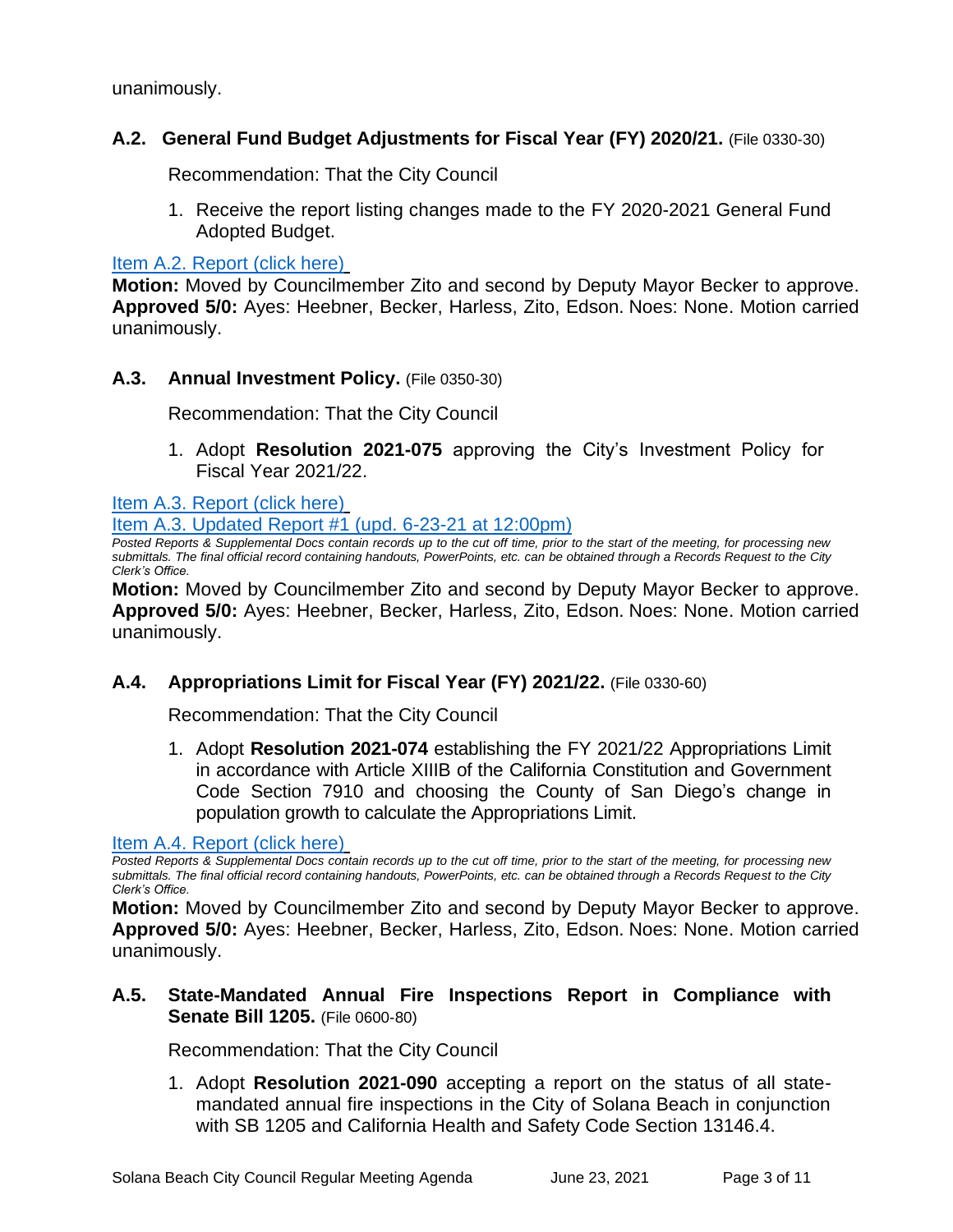[Item A.5. Report \(click here\)](https://solanabeach.govoffice3.com/vertical/Sites/%7B840804C2-F869-4904-9AE3-720581350CE7%7D/uploads/Item_A.5._Report_(click_here)_06-23-21_O.pdf)

*Posted Reports & Supplemental Docs contain records up to the cut off time, prior to the start of the meeting, for processing new submittals. The final official record containing handouts, PowerPoints, etc. can be obtained through a Records Request to the City Clerk's Office.*

**Motion:** Moved by Councilmember Zito and second by Deputy Mayor Becker to approve. **Approved 5/0:** Ayes: Heebner, Becker, Harless, Zito, Edson. Noes: None. Motion carried unanimously.

## **A.6. Destruction of Obsolete Records.** (File 0170-50)

Recommendation: That the City Council

1. Adopt **Resolution 2021-088** authorizing the destruction of officially obsolete records.

#### [Item A.6. Report \(click here\)](https://solanabeach.govoffice3.com/vertical/Sites/%7B840804C2-F869-4904-9AE3-720581350CE7%7D/uploads/Item_A.6._Report_(click_here)_06-23-21_O.pdf)

*Posted Reports & Supplemental Docs contain records up to the cut off time, prior to the start of the meeting, for processing new submittals. The final official record containing handouts, PowerPoints, etc. can be obtained through a Records Request to the City Clerk's Office.*

**Motion:** Moved by Councilmember Zito and second by Deputy Mayor Becker to approve. **Approved 5/0:** Ayes: Heebner, Becker, Harless, Zito, Edson. Noes: None. Motion carried unanimously.

## **A.7. Crossing Guard Services.** (File 0860-35)

Recommendation: That the City Council

## 1. Adopt **Resolution 2021-086**:

- a. Approving the Amended MOU with the Solana Beach School District for crossing guard services.
- b. Approving the PSA with ACMS to provide crossing guard services for one year with the option to extend the agreement for up to two additional one-year terms.
- c. Authorize the City Manager to execute the MOU and PSA pending approval of these items by the Solana Beach School District.
- d. Appropriating \$186,984 to the Professional Services expenditure account in the Traffic Safety budget unit and \$121,540 to the Reimbursed Cost revenue account, both in the General Fund.

#### [Item A.7. Report \(click here\)](https://solanabeach.govoffice3.com/vertical/Sites/%7B840804C2-F869-4904-9AE3-720581350CE7%7D/uploads/Item_A.7._Report_(click_here)_06-23-21_O.pdf)

*Posted Reports & Supplemental Docs contain records up to the cut off time, prior to the start of the meeting, for processing new submittals. The final official record containing handouts, PowerPoints, etc. can be obtained through a Records Request to the City Clerk's Office.*

**Motion:** Moved by Councilmember Zito and second by Deputy Mayor Becker to approve. **Approved 5/0:** Ayes: Heebner, Becker, Harless, Zito, Edson. Noes: None. Motion carried unanimously.

## **A.8. Work Plan Fiscal Year (FY) 2021/22.** (File 0410-08)

Recommendation: That the City Council

1. Consider and adopt the final FY 2021/2022 Work Plan.

[Item A.8. Report \(click here\)](https://solanabeach.govoffice3.com/vertical/Sites/%7B840804C2-F869-4904-9AE3-720581350CE7%7D/uploads/Item_A.8._Report_(click_here)_06-23-21_O.pdf)

*Posted Reports & Supplemental Docs contain records up to the cut off time, prior to the start of the meeting, for processing new submittals. The final official record containing handouts, PowerPoints, etc. can be obtained through a Records Request to the City Clerk's Office.*

**Motion:** Moved by Councilmember Zito and second by Deputy Mayor Becker to approve.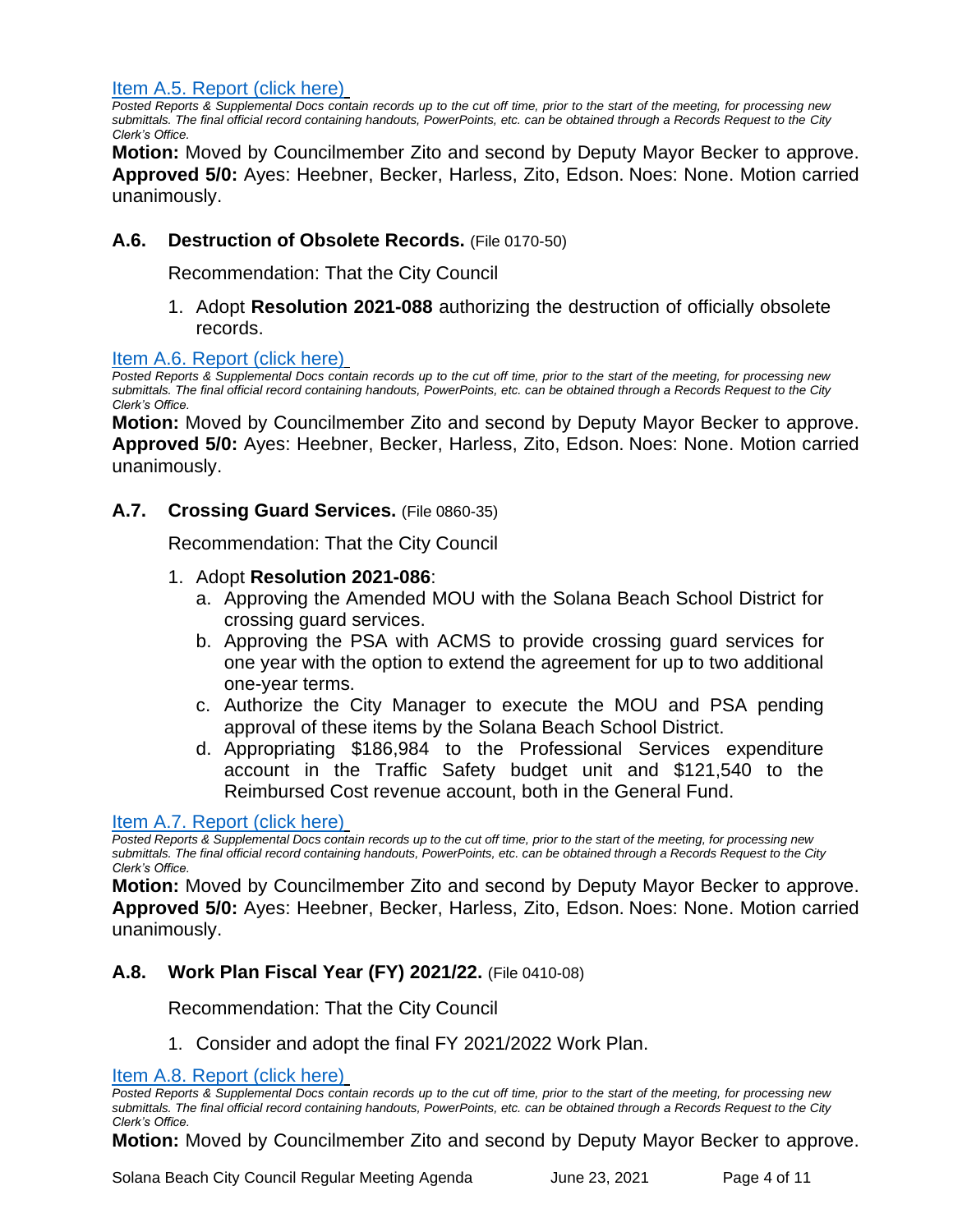**Approved 5/0:** Ayes: Heebner, Becker, Harless, Zito, Edson. Noes: None. Motion carried unanimously.

## **A.9. Traffic Signal Maintenance Services.** (File 0860-55)

Recommendation: That the City Council

1. Adopt **Resolution 2021-089** authorizing the City Manager to execute Amendment 4 to the Professional Services Agreement with Siemens Mobility, Inc. for Traffic Signal Maintenance Services for FY 2021/22, to increase the compensation to an amount not to exceed \$42,500.

[Item A.9. Report \(click here\)](https://solanabeach.govoffice3.com/vertical/Sites/%7B840804C2-F869-4904-9AE3-720581350CE7%7D/uploads/Item_A.9._Report_(click_here)_06-23-21_O.pdf)

*Posted Reports & Supplemental Docs contain records up to the cut off time, prior to the start of the meeting, for processing new submittals. The final official record containing handouts, PowerPoints, etc. can be obtained through a Records Request to the City Clerk's Office.*

**Motion:** Moved by Councilmember Zito and second by Deputy Mayor Becker to approve. **Approved 5/0:** Ayes: Heebner, Becker, Harless, Zito, Edson. Noes: None. Motion carried unanimously.

## **B. PUBLIC HEARINGS:** (B.1. – B.4.)

*Note to Public: Refer to Public Participation for information on how to submit public comment.*  Any member of the public may address the City Council on an item of concern by submitting written correspondence for the record to be filed with the record or by registering to join the virtual meeting online to speak live, per the Public Participation instructions on the Agenda. The maximum time allotted for each speaker is THREE MINUTES (SBMC 2.04.190).

An applicant or designee(s) for a private development/business project, for which the public hearing is being held, is allotted a total of fifteen minutes to speak, as per SBMC 2.04.210. A portion of the fifteen minutes may be saved to respond to those who speak in opposition. All other speakers have three minutes each.

After considering all of the evidence, including written materials and oral testimony, the City Council must make a decision supported by findings and the findings must be supported by substantial evidence in the record.

#### **B.1. Public Hearing: Fiscal Year (FY) 2021/22 & FY 2022/23 Budget.** (File 0330-30)

Recommendation: That the City Council

- 1. Conduct the Public Hearing: Open the Public Hearing, Report Council Disclosures, Receive Public Testimony, Close the Public Hearing.
- 2. Adopt **Resolution 2021-092** approving FY 2021/22 and FY 2022/23 Budget.

#### [Item B.1. Report \(click here\)](https://solanabeach.govoffice3.com/vertical/Sites/%7B840804C2-F869-4904-9AE3-720581350CE7%7D/uploads/Item_B.1._Report_(click_here)_06-23-21_O.pdf)

[Item B.1. Updated Report #1 \(upd. 6-23-21](https://solanabeach.govoffice3.com/vertical/Sites/%7B840804C2-F869-4904-9AE3-720581350CE7%7D/uploads/Item_B.1._Updated_Report_1_(6-23)_-_O.pdf) at 9:30am)

*Posted Reports & Supplemental Docs contain records up to the cut off time, prior to the start of the meeting, for processing new submittals. The final official record containing handouts, PowerPoints, etc. can be obtained through a Records Request to the City Clerk's Office.*

Greg Wade, City Manager, introduced the item.

Ryan Smith, Finance Dir., presented a PowerPoint (on file).

Mayor Heebner opened the public hearing.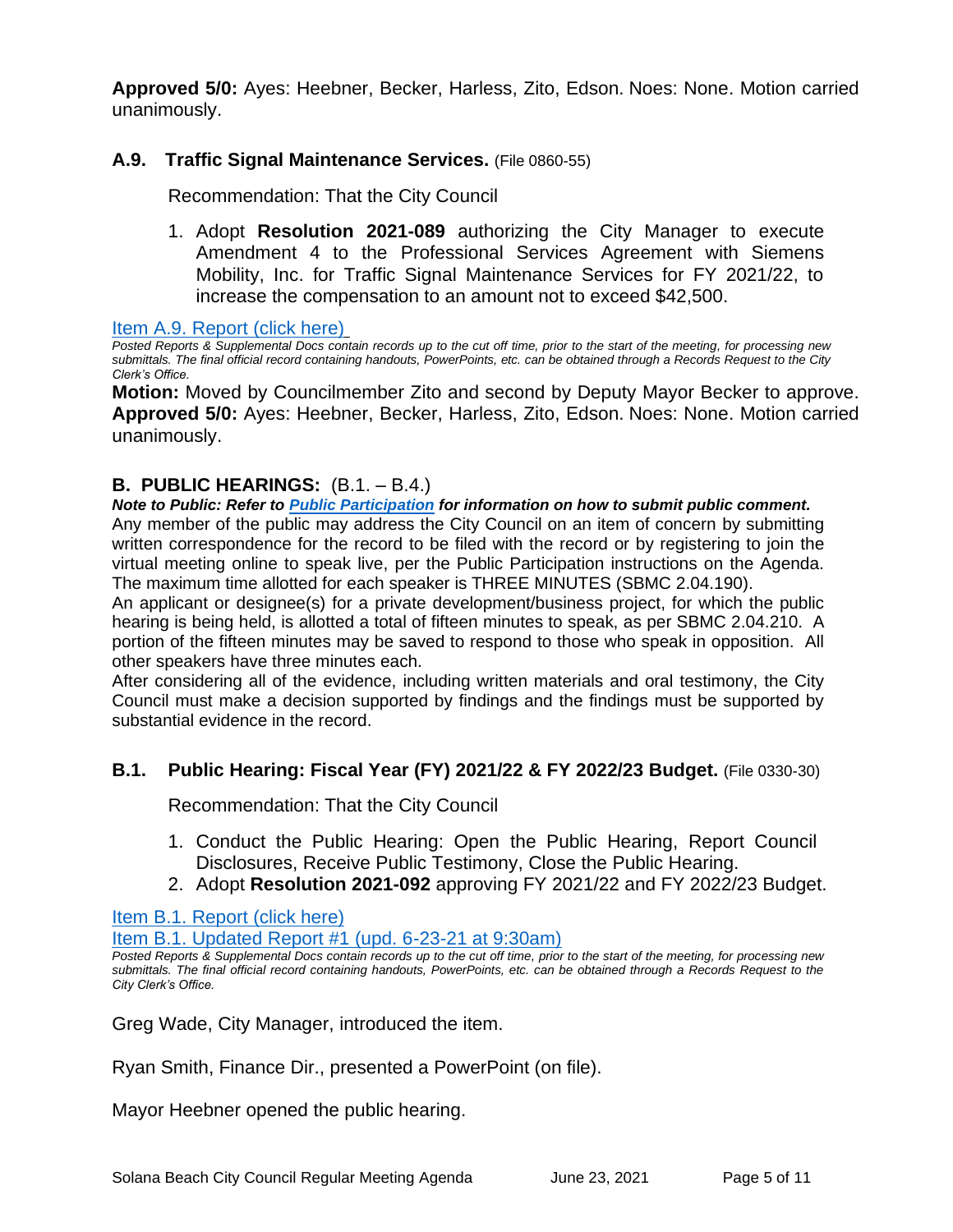Council disclosures.

Jeff Lyle, Budget & Finance Commission, spoke about their letter submittal and support for this budget adoption.

Council and Staff discussed ARPA funds and how they applied to the budget, opting up the City's municipal accounts to 100% renewable energy which would not be a significant cost, the Budget & Finance Commission's review, raising the internal service fund reserves and sand replenishment fund over the next few years, and funds for the Marine Safety Center.

**Motion:** Moved by Councilmember Zito and second by Councilmember Edson to close the public hearing. **Approved 5/0:** Ayes: Heebner, Becker, Harless, Zito, Edson. Noes: None. Motion carried unanimously.

**Motion:** Moved by Councilmember Zito and second by Councilmember Edson to approve and opting up the City's municipal accounts to 100% renewable energy offering for the CEA. **Approved 5/0:** Ayes: Heebner, Becker, Harless, Zito, Edson. Noes: None. Motion carried unanimously.

## **B.2. Public Hearing: Rate Increase (Prop 218) for EDCO Waste and Recycling Services.** (File 1030-15)

Recommendation: That the City Council

- 1. Conduct the Public Hearing: Open the Public Hearing, Report Council Disclosures, Report Written Protests Received; Receive Public Testimony, Close the Public Hearing.
- 2. Following the Public Hearing, consider adoption of **Resolution 2021-087** approving EDCO's rate review request increasing solid waste and recycling rates for FY 2021/22 in accordance with the Franchise Agreement.

[Item B.2. Report \(click here\)](https://solanabeach.govoffice3.com/vertical/Sites/%7B840804C2-F869-4904-9AE3-720581350CE7%7D/uploads/Item_B.2._Report_(click_here)_06-23-21_O.pdf)

*Posted Reports & Supplemental Docs contain records up to the cut off time, prior to the start of the meeting, for processing new submittals. The final official record containing handouts, PowerPoints, etc. can be obtained through a Records Request to the City Clerk's Office.*

Greg Wade, City Manager, introduced the item.

Dan King, Assistant City Manager, presented a PowerPoint (on file).

Mayor Heebner opened the public hearing.

Council disclosures.

Angela Ivey, City Clerk, reported that no protests were received by the City.

Council and Staff discussed that the increase did not include the approaching organic recycling which would start January 2022, and that local businesses can reach out to EDCO to do what they can to keep their expenses as low as possible.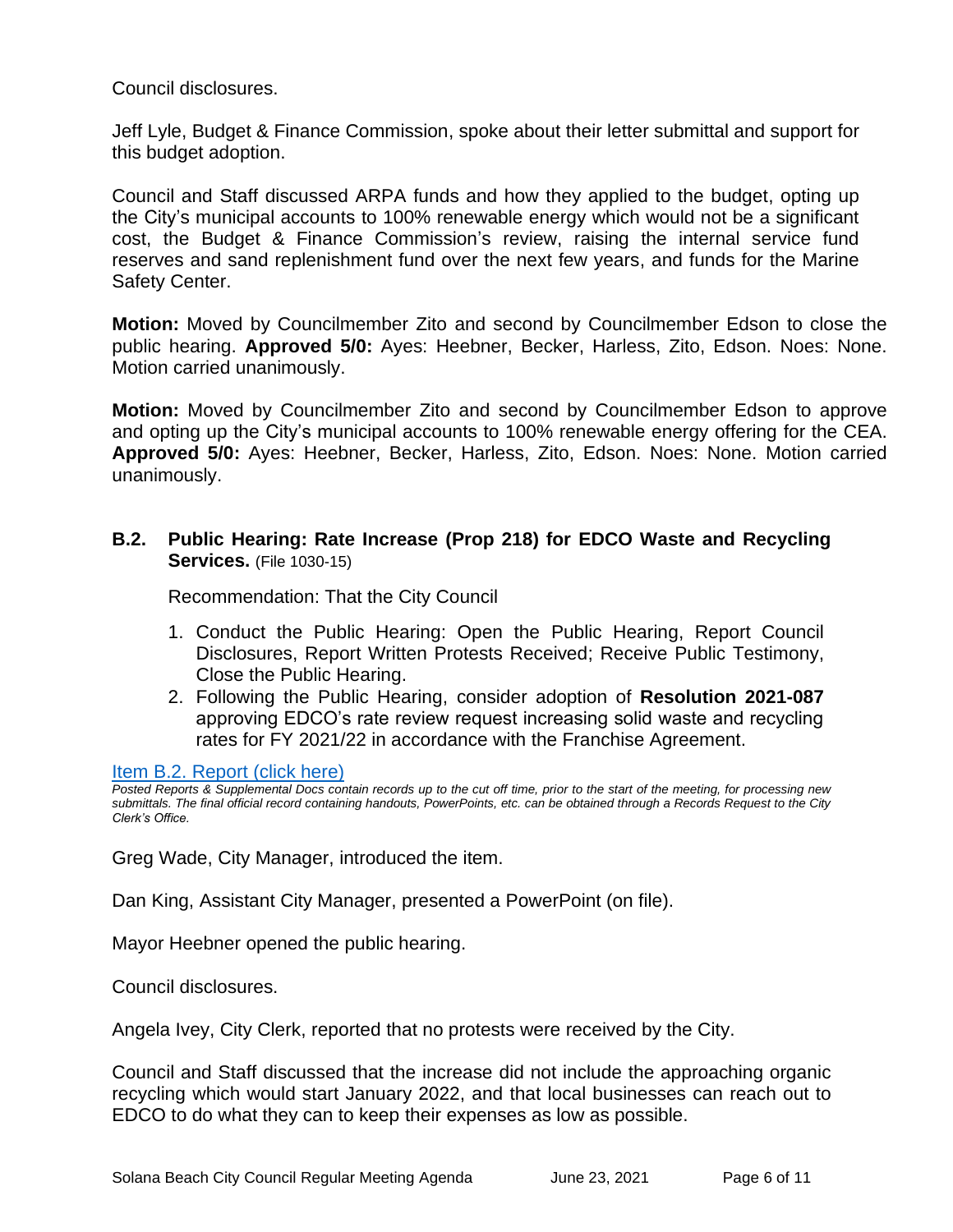Jim Ambroso, EDCO, spoke about working with businesses so they better understand the organic recycling requirements and adapt the program into their services, adding organic services would decrease solid waste services, and the mission to help everyone understand what can be removed from solid waste and digested.

Council, Staff, and EDCO discussed the goal of the organic aste program to reduce solid waste, EDCO's capacity to meet the needs with the number of tanks already built as well as additional tanks planned to be built, the methane produced by the digester would be renewable gas which would be initially used for the waste vehicles that service the cities, and that the green waste bags were not yet able to break down in the organic waste digester and were only for green waste.

**Motion:** Moved by Councilmember Harless and second by Deputy Mayor Becker to close the public hearing. **Approved 5/0:** Ayes: Heebner, Becker, Harless, Zito, Edson. Noes: None. Motion carried unanimously.

**Motion:** Moved by Councilmember Zito and second by Deputy Mayor Becker to approve. **Approved 5/0:** Ayes: Heebner, Becker, Harless, Zito, Edson. Noes: None. Motion carried unanimously.

## **B.3. Public Hearing: Solana Beach Coastal Rail Trail (CRT) Maintenance District Annual Assessments.** (File 0495-20)

Recommendation: That the City Council

- 1. Conduct the Public Hearing: Open the Public Hearing, Report Council Disclosures, Receive Public Testimony, Close the Public Hearing.
- 2. Adopt **Resolution 2021-080**, approving the Engineer's Report regarding the Coastal Rail Trail Maintenance District.
- 3. Adopt **Resolution 2021-081**, ordering the levy and collection of the annual assessments regarding the Coastal Rail Trail Maintenance District for Fiscal Year 2021/22.

[Item B.3. Report \(click](https://solanabeach.govoffice3.com/vertical/Sites/%7B840804C2-F869-4904-9AE3-720581350CE7%7D/uploads/Item_B.3._Report_(click_here)_06-23-21_O(1).pdf) here)

[Item B.3. Supplemental Docs \(upd. 6-22-21 at 5:30pm\)](https://solanabeach.govoffice3.com/vertical/Sites/%7B840804C2-F869-4904-9AE3-720581350CE7%7D/uploads/Item_B.3._Supplemental_Docs_(upd._6-22_at_455pm)_-_O.pdf)

*Posted Reports & Supplemental Docs contain records up to the cut off time, prior to the start of the meeting, for processing new submittals. The final official record containing handouts, PowerPoints, etc. can be obtained through a Records Request to the City Clerk's Office.*

Greg Wade, City Manager, introduced the item.

Mayor Heebner opened the public hearing.

Council disclosures.

Kathleen Drummond, Seaweeders Solana Beach Garden Club, said that there was some decline on the Coastal Rail Trail weeding over the last year, that the overgrowth presented an ongoing problem requiring harder work to return it to its glory before the pandemic, and that they propose that their members meet monthly with the City to talk about their observations of needs and recommendations.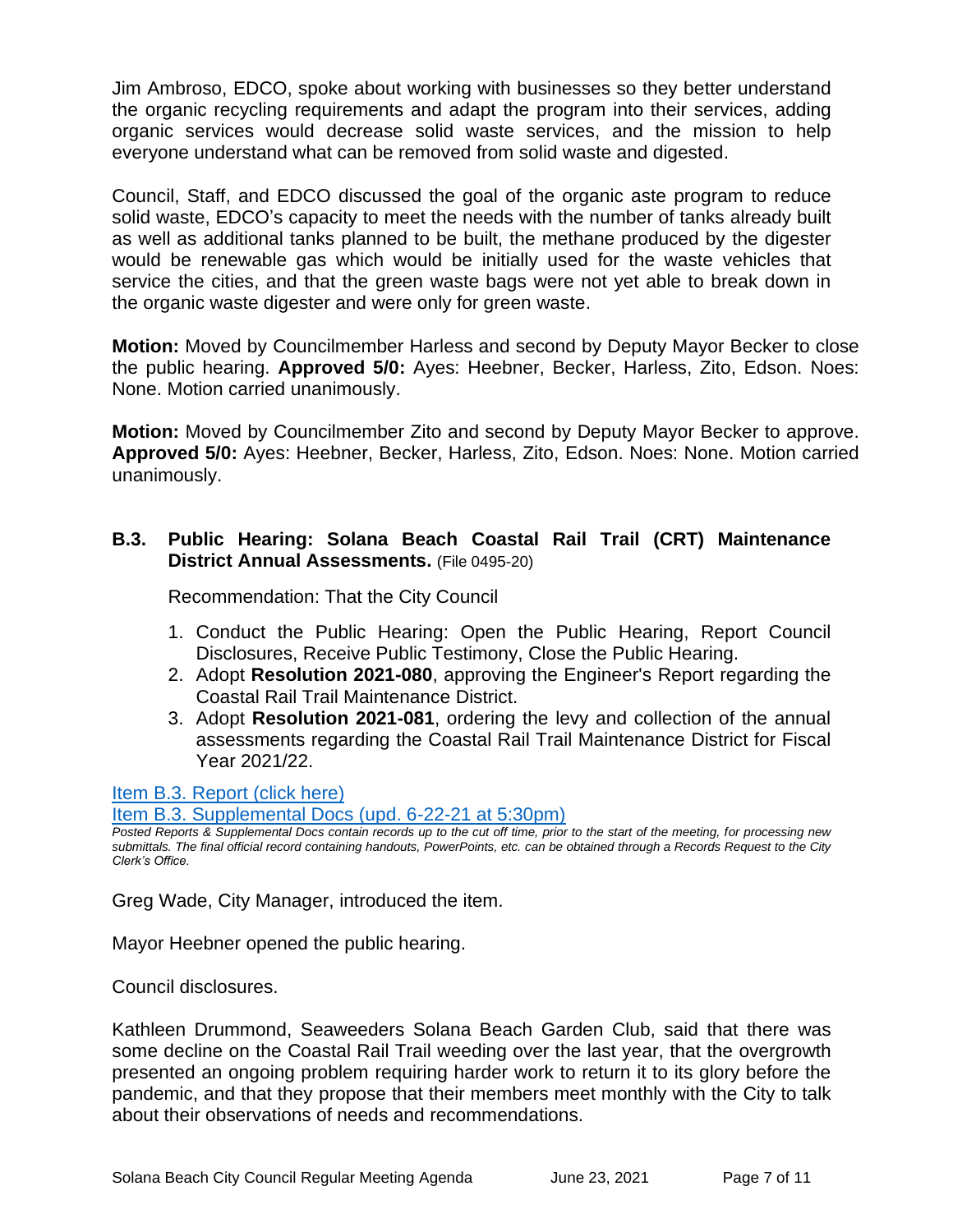Cindi Clemons, Seaweeders Solana Beach Garden Club, said that they maintain the local Post Office garden, the community garden within the Coastal Rail Trail, and that they planted the El Viento garden and the California native garden behind the Fire department, and that they oversaw the design and installation of over 100 milkweed and pollinator plans in the new Monarch garden at La Colonia Eden Gardens for the Mayor's Monarch Pledge. She said that they would like to offer their volunteer services to consult on maintenance of the entire Coastal Rail Trail by meeting monthly with Staff to provide suggestions for each month's maintenance focus on the rail trail.

Council and Staff discussed the City's continued use of non-toxic products on weeds and directing Staff to meet with the Seaweeders for their maintenance input.

Angela Ivey, City Clerk, reported that no protests were received by the City.

**Motion:** Moved by Councilmember Zito and second by Deputy Mayor Becker to close the public hearing. **Approved 5/0:** Ayes: Heebner, Becker, Harless, Zito, Edson. Noes: None. Motion carried unanimously.

**Motion:** Moved by Councilmember Zito and second by Councilmember Harless to approve. **Approved 5/0:** Ayes: Heebner, Becker, Harless, Zito, Edson. Noes: None. Motion carried unanimously.

## **B.4. Public Hearing: Solana Beach Lighting Maintenance District Annual Assessments.** (File 0495-20)

Recommendation: That the City Council

- 1. Conduct the Public Hearing: Open the Public Hearing, Report Council Disclosures, Receive Public Testimony, and Close the Public Hearing.
- 2. Adopt **Resolution 2021-082** confirming the diagram and assessment and approving the City of Solana Beach Lighting Maintenance District Engineer's Report.
- 3. Adopt **Resolution 2021-083** ordering the levy and collection of annual assessments for FY 2021/22 and ordering the transmission of charges to the County Auditor for collection.

#### [Item B.4. Report \(click here\)](https://solanabeach.govoffice3.com/vertical/Sites/%7B840804C2-F869-4904-9AE3-720581350CE7%7D/uploads/Item_B.4._Report_(click_here)_06-23-21_O.pdf)

*Posted Reports & Supplemental Docs contain records up to the cut off time, prior to the start of the meeting, for processing new submittals. The final official record containing handouts, PowerPoints, etc. can be obtained through a Records Request to the City Clerk's Office.*

Greg Wade, City Manager, introduced the item.

Mayor Heebner opened the public hearing.

Council disclosures.

Angela Ivey, City Clerk, reported that no protests were received by the City.

**Motion:** Moved by Councilmember Zito and second by Councilmember Harless to close the public hearing. **Approved 5/0:** Ayes: Heebner, Becker, Harless, Zito, Edson. Noes: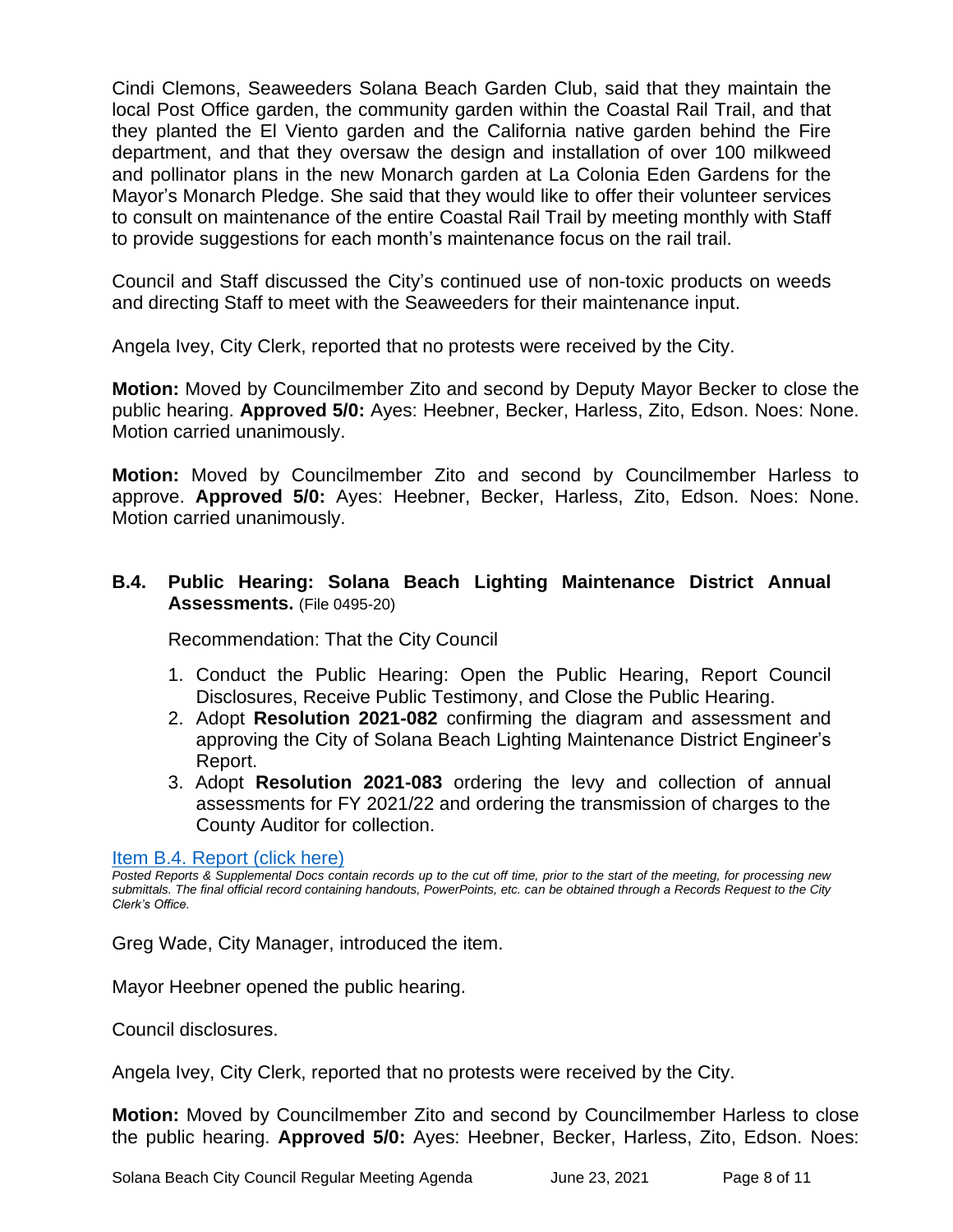None. Motion carried unanimously.

**Motion:** Moved by Councilmember Harless and second by Deputy Mayor Becker to approve. **Approved 5/0:** Ayes: Heebner, Becker, Harless, Zito, Edson. Noes: None. Motion carried unanimously.

Mayor Heebner recessed the meeting at 7:45 p.m. for a break and reconvened at 7:50 p.m.

## **C. STAFF REPORTS: (C.1. – C.2.)**

*Note to Public: Refer to Public Participation for information on how to submit public comment.*  Any member of the public may address the City Council on an item of concern by submitting written correspondence for the record to be filed with the record or by registering to join the virtual meeting online to speak live, per the Public Participation instructions on the Agenda. The maximum time allotted for each speaker is THREE MINUTES (SBMC 2.04.190).

## **C.1. Fiscal Year (FY) 2021/22 Community Grant Program Awards.** (File 0330-25)

Recommendation: That the City Council

- 1. Select the FY 2021/22 Community Grant Program recipients and identify an award amount to each recipient.
- 2. Adopt **Resolution 2021-091** authorizing the funding for the selected community grant applicants for financial assistance under the FY 2021/22 Community Grant Program.

Item C.1. Report (click here)

*Posted Reports & Supplemental Docs contain records up to the cut off time, prior to the start of the meeting, for processing new submittals. The final official record containing handouts, PowerPoints, etc. can be obtained through a Records Request to the City Clerk's Office.*

Greg Wade, City Manager, introduced the item.

Dan King, Assistant City Manager, presented a PowerPoint (on file) regarding the grant requests and Council's initial allocations, that Santa Fe Christian just donated \$25,000 to the program increasing the overall funds to be allocated.

| Assistance League Rancho San Dieguito     | \$3,000  |
|-------------------------------------------|----------|
| <b>Bike Walk Solana</b>                   | \$3,600  |
| Boys & Girls Club of San Dieguito         | \$5,000  |
| Casa De Amistad                           | \$5,000  |
| <b>Community Resource Center</b>          | \$5,000  |
| <b>Disconnect Collective</b>              | \$4,500  |
| Girls on the Run                          | \$4,432  |
| Jaliscience Folkloric Academy             | \$4.500  |
| La Colonia Community Foundation           | \$5,000  |
| North Coast Repertory Theatre             | \$5,000  |
| Pathways to Citizenship (NCICC)           | \$4,698  |
| Solana Beach Civic and Historical Society | \$ 5,000 |
|                                           |          |

TOTAL \$ 55,000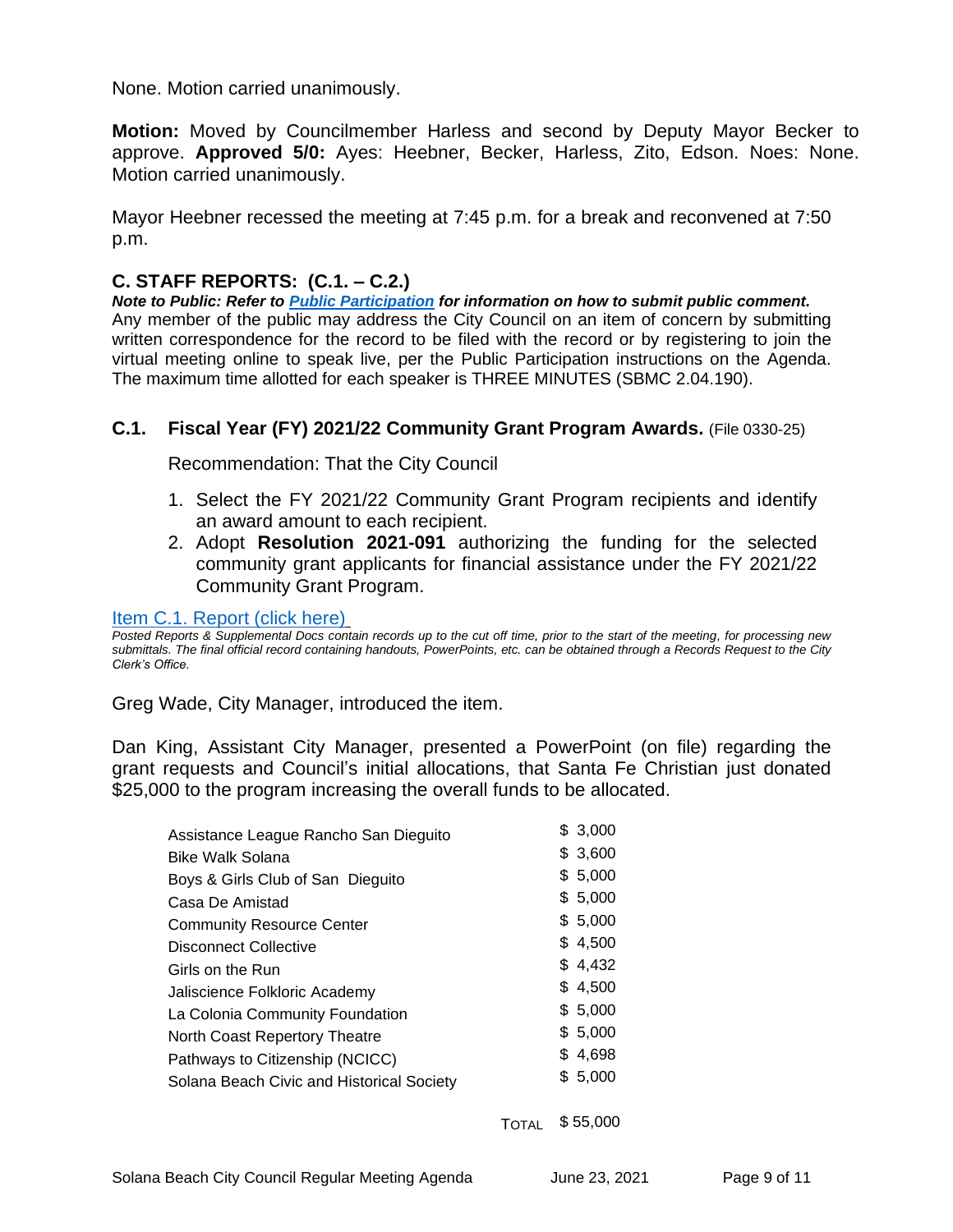## **C.2. Building Electrification and Electric Vehicle Charging Reach Codes Discussion.** (File 0600-05)

Recommendation: That the City Council

1. Discuss and provide direction to Staff regarding the potential development of Building Electrification and Electric Vehicle Charging Infrastructure Reach Codes.

Item C.2. Report (click here)

Item C.2. Supplemental Docs (upd. 6-23-21 at 3:20pm)

*Posted Reports & Supplemental Docs contain records up to the cut off time, prior to the start of the meeting, for processing new submittals. The final official record containing handouts, PowerPoints, etc. can be obtained through a Records Request to the City Clerk's Office.*

Greg Wade, City Manager, introduced the item.

Rimga Viskanta, Sr. Management Analyst, presented a PowerPoint (on file).

Council and Staff discussed a reach code for solar, EV, and building electrification for nonresidential properties, cost efficiency studies of electrification, and whether substantial remodel would require solar panels if they would require electrification.

Mary Yang (time donated by Colleen FitzSimons), Climate Action Commission member and the Decarbonization Strategy Subcommittee member, presented a PowerPoint (on file) regarding California legislation, Solana Beach policies, and the Climate Action Commission actions.

Peter Zahn continued the PowerPoint (on file) about various issues to address once more research is obtained and reviewed suggested timelines of actions.

Karinna Gonzalez, Hammond Climate Solutions, spoke about pursuing solutions making us less dependent on natural gas, and asked the City to join other cities to draft building electrification reach codes that would require electrification of new building and substantial remodels.

Karl Aldinger, Sierra Club Conservation Organizer, and the San Diego Building Electrification Coalition, requested that Council move forward with the proposed building electrification reach code ordinance and consider an all-electric reach code which would future-proof new buildings in the City and work in the homeowner's favor, and decarbonization will work immediately to reduce emissions, combustion of methane, which is now becoming the second biggest contributor to the homeowner and renter's emissions. He asked that the City align with the 47 other municipalities throughout California who have taken action, that Solana Beach had been zoned identified as climate zone seven which had already been assessed so that even with the San Diego Gas and Electric rates that electrification would be cost-effective.

Joe Gabaldon, SDGE, said that they share the City's ambitions to achieve meaningful reductions in greenhouse gas emissions, SDGE's first company-wide sustainability strategy, a full report was located at www.SDGE.com\sustainability, their commitment to